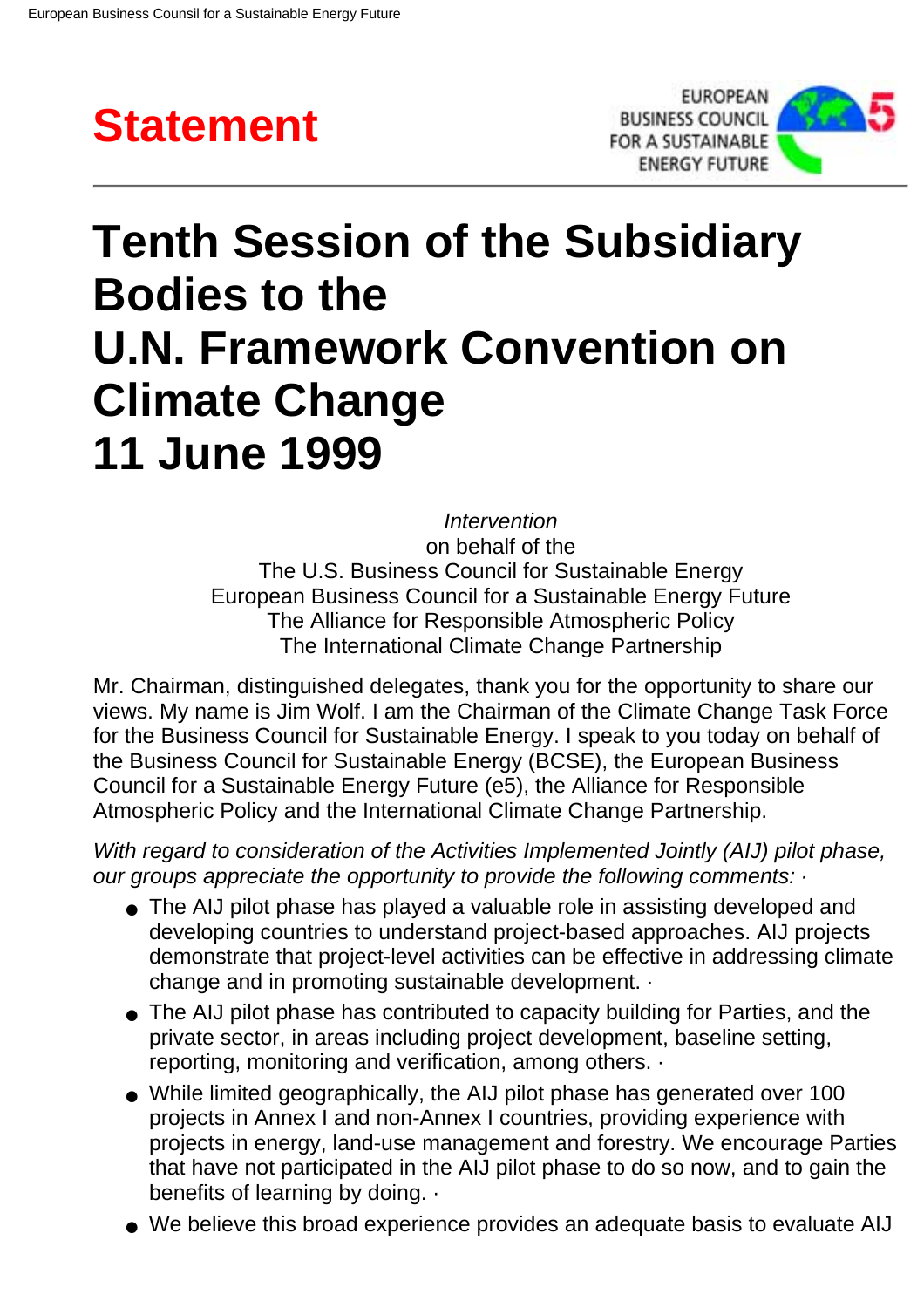and will be useful to facilitate the design of the CDM. ·

- In our view, the current data available on AIJ show that project-based approaches generate environmental benefits and encourage investment in climate mitigation activities - at low costs. ·
- Therefore, we urge the Parties to initiate a formal review of the AIJ pilot phase immediately. ·
- Business organizations have previously endorsed a detailed evaluation of AIJ and will send comments on this work to delegations so they may submit them to the Secretariat. To enhance the AIJ evaluation, we will organize two meetings - one in the United States and one in Europe -- on AIJ evaluation issues. We will provide the results of the meetings to the Parties and the Secretariat.
- Further, to achieve the objectives of the Framework Convention on Climate Change, we believe that the Parties should take a conclusive decision to end the AIJ pilot phase and should initiate project-level activities that provide credit to participants. Industry observers have noted that viable and verifiable emissions reduction projects can occur today. These projects result in emissions reductions and technology transfer to developing countries. They are not being implemented today, in part, because of credit uncertainty. ·
- The Kyoto Protocol allows credits to be generated under the Clean Development Mechanism (CDM) as early as 2000. It is important to have a smooth transition to the project-based mechanisms under the Kyoto Protocol. Therefore, we believe that Annex I and non-Annex I countries should use the structures of the CDM and Joint Implementation to guide project-level activities. Vehicles that could help start the CDM include selecting specific types of projects that are easy to verify, monitor and measure, and beginning in 2000, crediting of projects that generate reductions that ultimately meet CDM project criteria. ·
- For projects between Annex I countries, we believe that crediting of Joint Implementation projects initiated before the first compliance period could be allowed under specific environmentally-friendly circumstances. This could be achieved through the establishment of domestic credit for early action programs, which is already being considered in many Annex I countries.

On financial mechanism (presented by Dr. Paul E. Metz, European Business Council for a Sustainable Energy Future):

We believe that limitation of the use of financial mechanisms by a cap or ceiling is unnecessary and counterproductive. However, we strongly support consideration of the EU in its proposal to limit the emission market distortion due to large amounts of unused emissions capacities, so- called "hot air;" to give incentives to domestic actions in Annex B countries. We are convinced that other solutions for these very relevant issues can be found. All Parties, especially those who want not cap, must develop convincing arrangements to exclude hot air and accelerate domestic actions. It is disappointing to see the very slow implementation of domestic policy measures since Kyoto in both the EU and the US. The political attention is focused almost exclusively on the Kyoto mechanisms, while the available no-regret potential in these countries is not yet harvested. You, policy makers, should not forget to